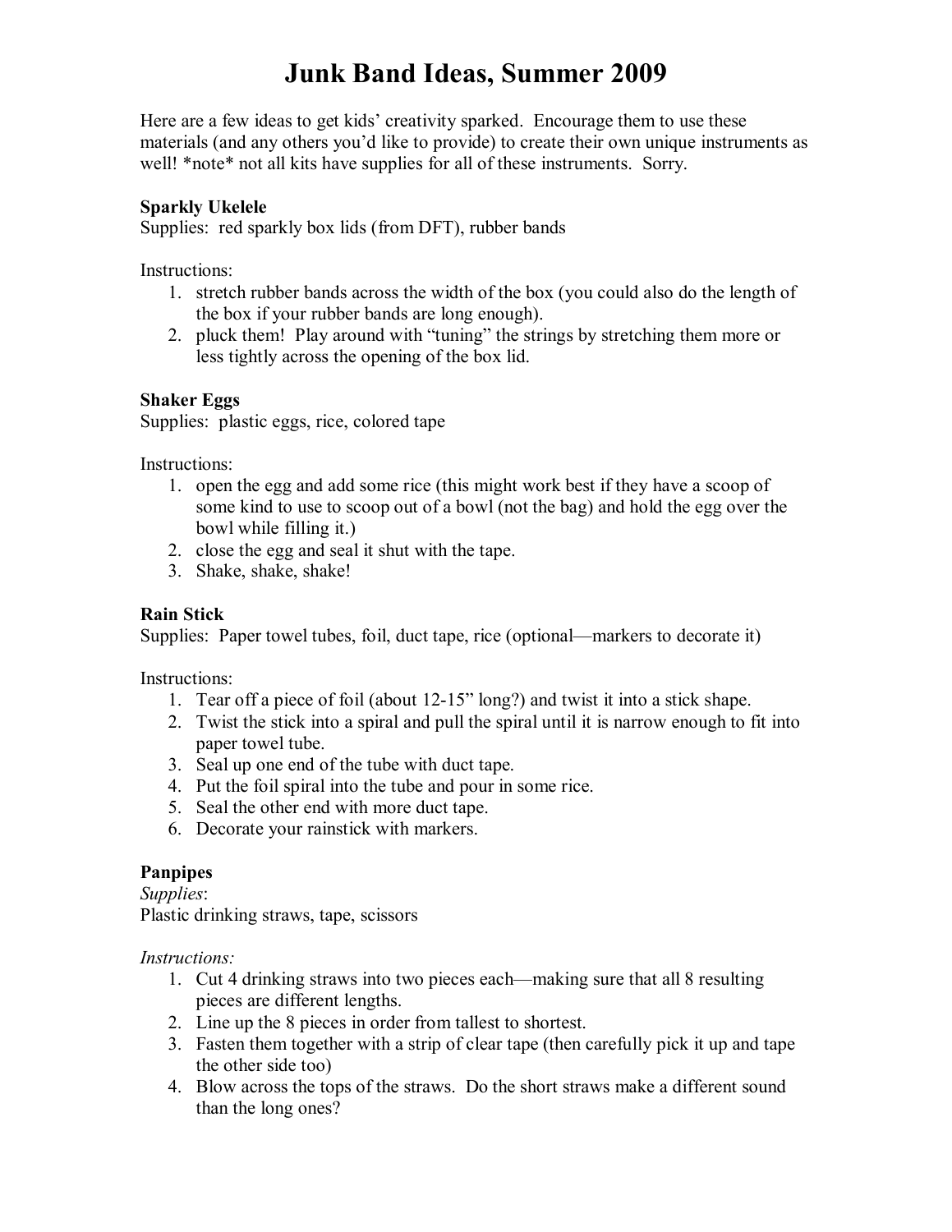## **Tin Can TomTom**

*Supplies:*

Tin can (empty, clean, and with a safety-cut edge), balloon, duct tape, pencil, eraser head

## *Instructions:*

- 1. Cut the neck of the balloon off and discard it.
- 2. Carefully stretch the body of the balloon over the open end of the tin can. Stretch it tightly enough that it makes a nice sound when you tap on it, but not so tightly that you break it.
- 3. Seal the edges down with duct tape.
- 4. You can create a mallet from an unsharpened pencil and a rubber eraser head.

# **Finger Cymbals**

## *Supplies:*

Clicky lids, rubber bands, tape

- 1. Choose two clicky lids that make a nice sound when you "clink" them against each other.
- 2. Tape a rubber band onto the top of each lid (you might want to double or triple the rubberband into three rows—as though you were using it to put hair into ponytails—if you want the straps of your cymbals to fit snugly on your fingertips.)
- 3. Wear one cymbal on your forefinger and one on your thumb and click, clack, clink!

# **Cricket Sticks**

*Supplies:*

Skewers, wooden beads, glue (if necessary—tape might also work)

## *Instructions:*

- 1. Push 5 beads onto one skewer—close together at one end of the skewer, so that one end of the stick is the handle and the other end is where you play the instrument. Some skewers are thicker than others and may not fit into the beads—just pick another skewer.
- 2. If the beads are loose, attach them with a drop of glue inside the hole of the bead.
- 3. Repeat with a second skewer.
- 4. Play them by rubbing the beads against each other.

## **Sandpaper Blocks**

*Supplies:*

Wooden blocks, sandpaper, glue, (markers optional for decoration)

## *Instructions:*

- 1. If the wooden block has any rough spots, use the sandpaper to smooth them out.
- 2. Glue the sandpaper to one of the broad sides of the block.
- 3. Repeat for a second block to make a pair.
- 4. Decorate with markers
- 5. Once the glue and marker is dry, play the instrument by rubbing the sandpaper surfaces together.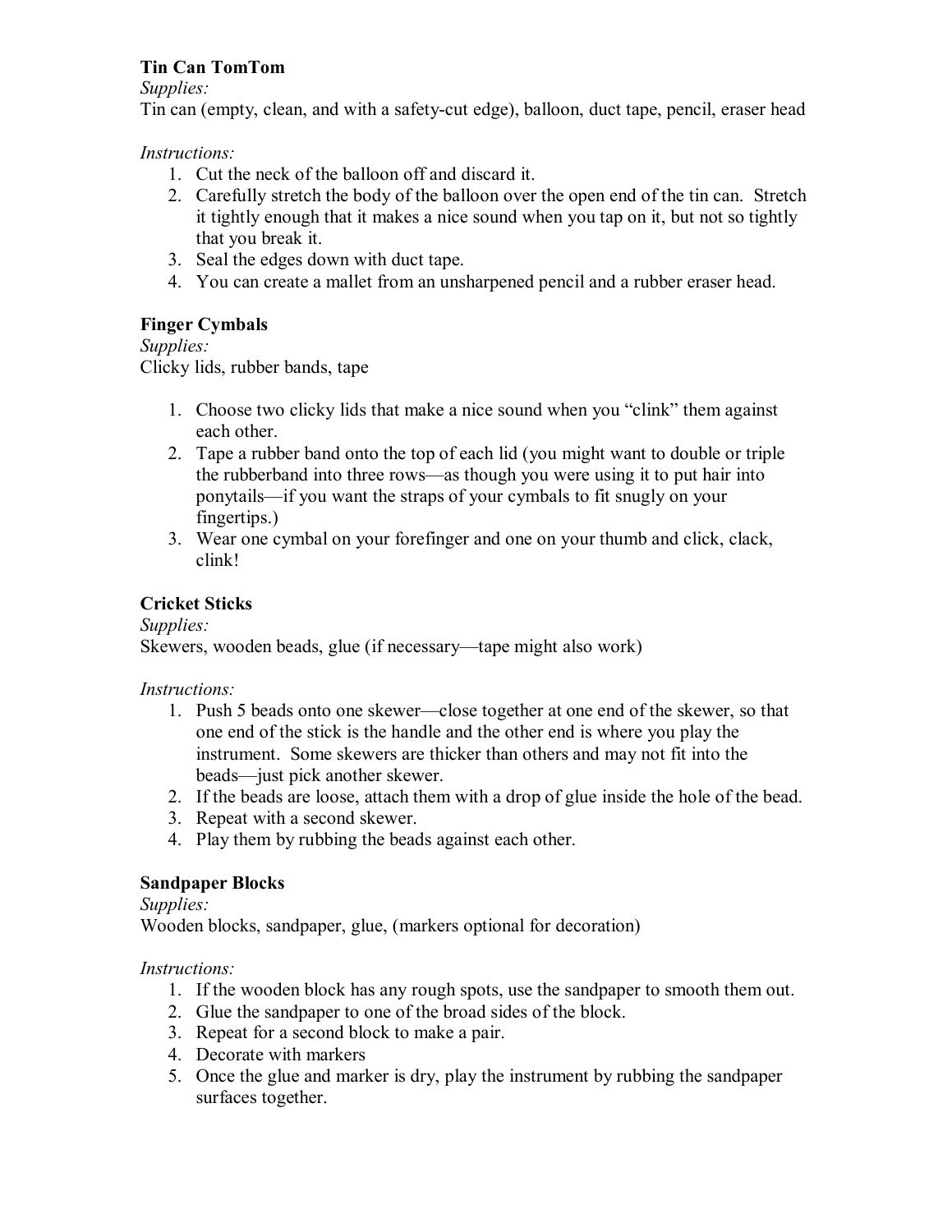#### **Anandalahari** (from *Open Ears: Musical Adventures for a New Generation* c. 1995, p. 101) *Supplies:*

Styrofoam cup, dental floss, masking tape, toothpick or skewer, ruler (optional)

### *Instructions:*

- 1. Tear off a one-inch piece of masking tape and stick it to the center of the outside bottom of the cup.
- 2. With the point of the toothpick, push a hole through the center of the tape, piercing the cup's bottom.
- 3. Place a second piece of masking tape one inch long on the inside of the cup, covering the hole you just made.
- 4. Use the toothpick point exactly as you did in step 2 to punch the hole again; this time you will also poke through the new piece of tape on the cup's inside bottom. You now have a cup with a piece of tape on both the inside and outside of its bottom, and a hole through the middle of its bottom about the same size of a toothpick. This is the amplifier for your "anandalahari" (that means the cup will "amplify" the sound).
- 5. Measure out a 24 inch piece of dental floss. Fold it in half and join the ends together.
- 6. Tear off a 4inch piece of masking tape and press the joined ends of the dental floss onto one end of the tape. The floss and the tape should look like a flag (the tape) on a pole (the floss).
- 7. Fold a small section of the tape over the floss. You should have a square of tape containing the floss and still have a sticky tape "flag" extending from the non sticky square (the square is not sticky because that part of the tape is stuck together with the floss inside it).
- 8. Wrap the floss twice around the non-sticky square of tape.
- 9. Finish wrapping the tape around the floss. You have created a square of masking tape which will make a sturdy end for your string.
- 10. Pull the floss to a point at the other end. Push that point through the hole in your cup amplifier.
- 11. Tear off a 4inch piece of masking tape and press it to the untapped end of the floss. The floss and tape should again look like a flag on a pole.
- 12. Now repeat steps 7 to 9 to finish off the other end of the floss. You now have a cup pierced by a doubled length of dental floss; squares of masking tape are on each end of the floss.
- 13. To make a pick to pluck the string (optional, you can just use fingers), tear off a six inch piece of tape. Fold the tape over itself one inch at a time, so that you end up with a one inch by  $\frac{3}{4}$  inch piece of thick tape.

*How to play it:*

- 1. Hold the cup's bottom with one hand.
- 2. Bite the taped end with your teeth and pull the string tightly.
- 3. Hold the pick in your other hand and pluck up and down on the string. Try plucking near the middle. Now try plucking towards the ends. Different? *Variation:*

Hold the cup under your armpit, pinch the taped end of the floss between the fingers of the same hand, pull the string tightly, and use your other hand to hold the pick and pluck.